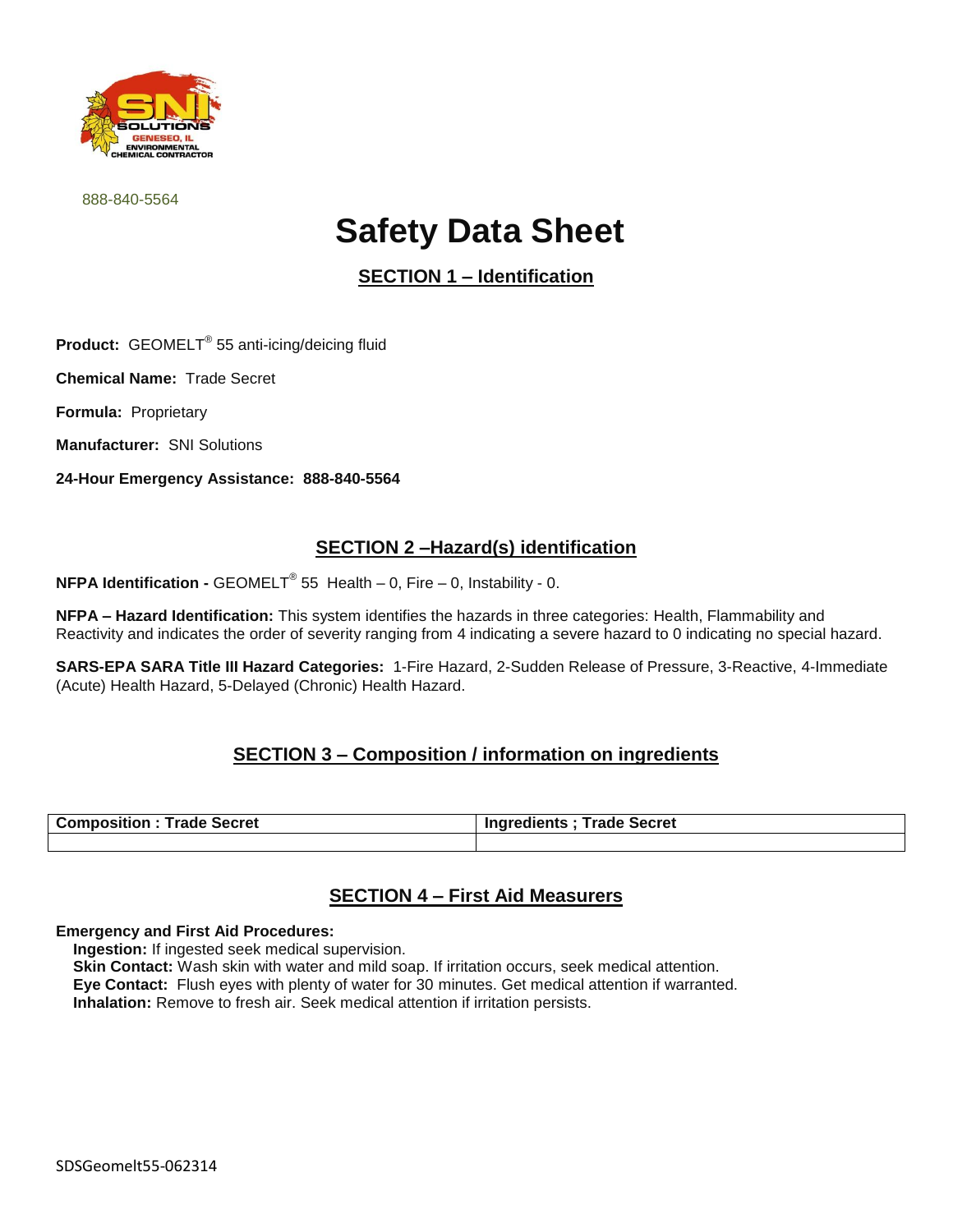### **SECTION 5 – Fire – Fighting Measurers**

**Flash Point (Method Used):** Not applicable **Flammable Limits:** LEL – not applicable UEL – Not applicable **Special Fire Fighting Procedures:** Wear proper fire - fighting equipment **Unusual Fire and Explosion Hazards:** None

#### **SECTION 6 – Accidental Release Measurers**

**Material is Released or Spilled:** All spills should be contained and picked up with earthen or other absorbent material and placed in suitable container.

**Waste Disposal Method:** Follow Local, State, Federal regulations.

## **SECTION 7 – Handling and Storage**

**Precautions Handling and Storing:** Spilled material may be slippery. Clean up spills completely before walking in the area of spillage.

**Other Precautions:** Follow Local, State and Federal regulations.

#### **SECTION 8 – Exposure Controal / Personal Protection**

**Personal Protective Equipment:** Protective clothing, gloves and safety eyewear protection are not required, but recommended. Use appropriate NIOSH-approved respirator when needed. Respirator selection must be based on contamination levels found in the work area. Comply with OSHA standards 29 CFR 1910.134 Respiratory Protection and 29 CFR 1910.1000 Air contaminants Permissible Exposure Limits. Eyewash and Safety Shower should be available. Follow good housekeeping and manufacturing practices.

**Ventilation:** Use general or local exhaust ventilation to meet OSHA PELS or ACGIH TLV requirements.

### **SECTION 9 Physical and Chemical Properties**

| <b>Boiling Point (F): Not Available</b>                | Specific Gravity ( $H^2O=1$ ): ~ 1.275            |
|--------------------------------------------------------|---------------------------------------------------|
| Vapor Pressure (mmHg): Not available                   | <b>Evaporation Rate (n-BuAc=1): Not available</b> |
| Vapor Density (Air=1): Not available                   | <b>Melting Point: Not available</b>               |
| <b>Solubility in Water: Complete</b>                   | <b>pH:</b> $\pm 6.0 - 8.5$                        |
| Appearance and Odor: dark aqueous solution; sweet odor |                                                   |

### **SECTION 10 – Stability and Reactivity**

**Stability:** Stable **Conditions to avoid:** None **Incompatibility: (Materials to Avoid):** May corrosive to light metals. **Hazardous Decomposition Products:** Thermal decomposition may produce oxides of carbon. **Hazardous Polymerization:** Will not occur.